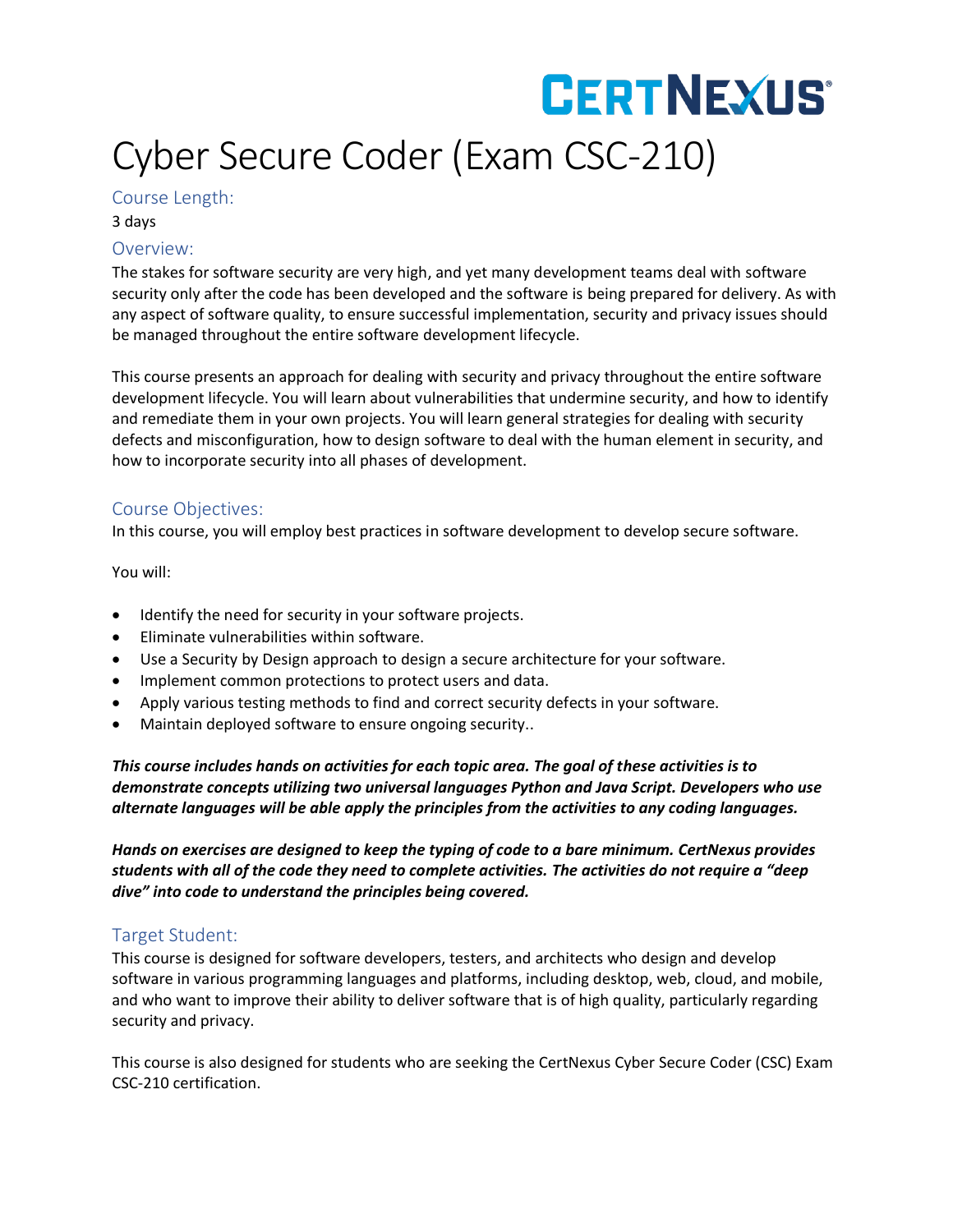# **CERTNEXUS®**

#### Prerequisites:

This course presents secure programming concepts that apply to many different types of software development projects. Although this course uses Python®, HTML, and JavaScript® to demonstrate various programming concepts, you do not need to have experience in these languages to benefit from this course. However, you should have some programming experience, whether it be developing desktop, mobile, web, or cloud applications. Logical Operations provides a variety of courses covering software development that you might use to prepare for this course, such as:

- Python® Programming: Introduction
- Python® Programming: Advanced
- HTML5: Content Authoring with New and Advanced Features
- SQL Querying: Fundamentals (Second Edition)

### Course Content

Lesson 1: Identifying the Need for Security in Your Software Projects Topic A: Identify Security Requirements and Expectations Topic B: Identify Factors That Undermine Software Security Topic C: Find Vulnerabilities in Your Software Topic D: Gather Intelligence on Vulnerabilities and Exploits Lesson 2: Handling Vulnerabilities Topic A: Handle Vulnerabilities Due to Software Defects and Misconfiguration Topic B: Handle Vulnerabilities Due to Human Factors Topic C: Handle Vulnerabilities Due to Process Shortcomings Lesson 3: Designing for Security Topic A: Apply General Principles for Secure Design Topic B: Design Software to Counter Specific Threats Lesson 4: Developing Secure Code Topic A: Follow Best Practices for Secure Coding Topic B: Prevent Platform Vulnerabilities Topic C: Prevent Privacy Vulnerabilities Lesson 5: Implementing Common Protections Topic A: Limit Access Using Login and User Roles Topic B: Protect Data in Transit and At Rest Topic C: Implement Error Handling and Logging Topic D: Protect Sensitive Data and Functions Topic E: Protect Database Access Lesson 6: Testing Software Security Topic A: Perform Security Testing Topic B: Analyze Code to find Security Problems Topic C: Use Automated Testing Tools to Find Security Problems Lesson 7: Maintaining Security in Deployed Software Topic A: Monitor and Log Applications to Support Security Topic B: Maintain Security after Deployment Appendix A: Mapping Course Content to Cyber Secure Coder (Exam CSC-210)

### Course-specific Technical Requirements